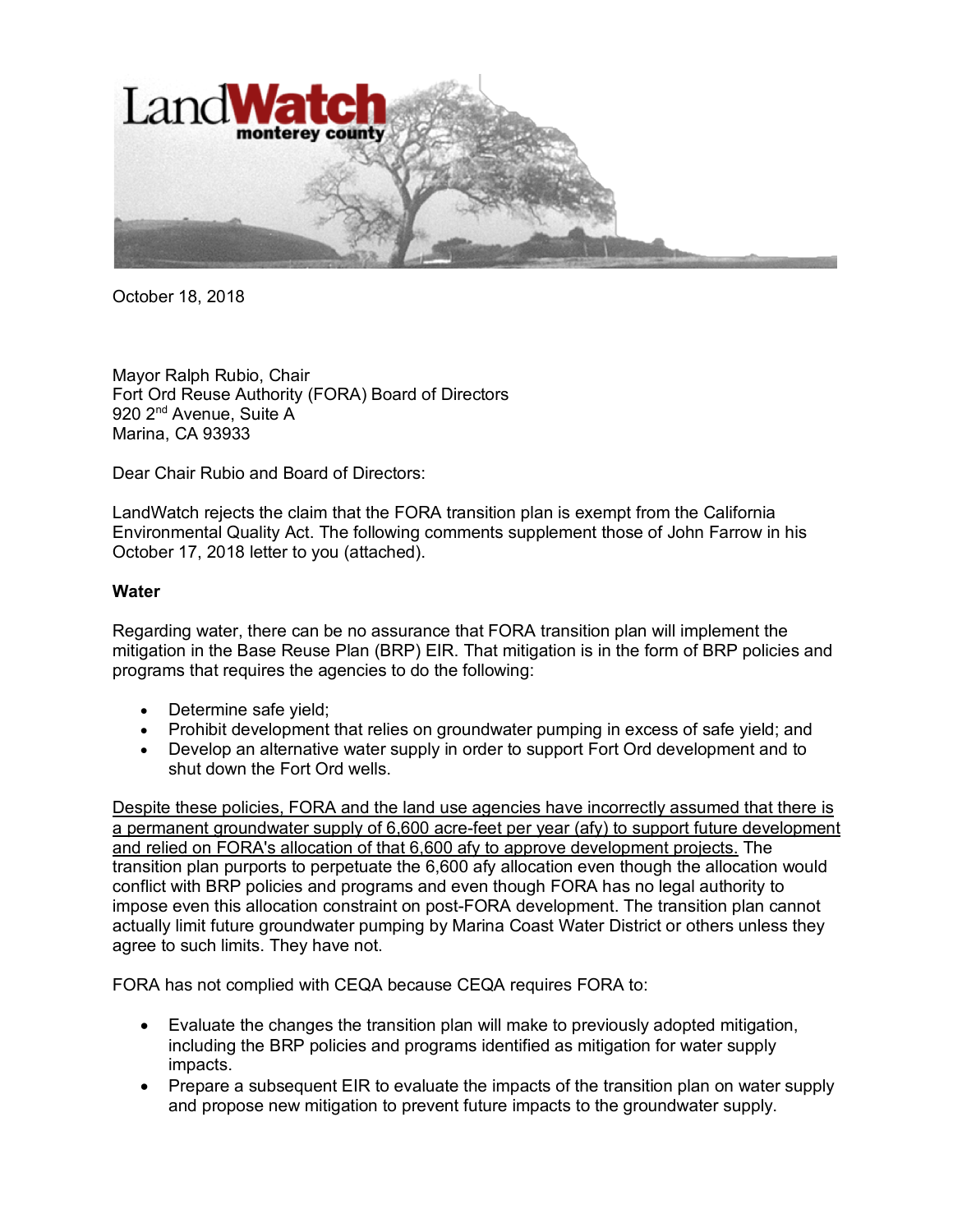## **Transportation Infrastructure**

Regarding transportation infrastructure, the BRP calls for building a certain set of roads to support the eventual scope of development that was then planned. The BRP EIR identifies the significance of transportation impacts from this planned development based on the congestion measure called "level of service" (LOS). The BRP EIR concludes that on-site impacts would be less than significant because the planned roads will provide acceptable levels of service. It concludes that off-site transportation impacts cannot be rendered less than significant, but proposes fair-share payments to certain regional road projects as well as the enforcement of certain policies to reduce transportation demand.

FORA has never ensured that development pays its fair share for off-site roads but has instead prioritized building on-site roads. Even though FORA's Capital Improvements Plan (CIP) is not limited to roads that were identified as CEQA mitigation in the BRP EIR, FORA claims that all of its CIP projects are required as mitigation. This is incorrect.

Two important post-1997 changes to CEQA limit the obligation to build roads to mitigate transportation impacts in the future, especially to build on-site roads within Fort Ord:

- SB 743 bars the use of congestion measures, specifically "level of service," to determine impacts or to require mitigation. Impacts and mitigation must be based on vehicle miles traveled and similar metrics because CEQA is concerned with limiting auto travel, not accommodating more of it. It will no longer be possible to rely on CEQA mitigation to compel a project to pay for roads simply to prevent congestion.
- The California Supreme Court held in 2015 that CEQA is concerned only with the effect of the project on the environment, not the effect of the environment on the project. (California Building Industry Association vs. Bay Area Air Quality Management District (2015) 62 Cal.4th 369.) This means that CEQA mitigation cannot be required for on-site congestion.

The transition plan purports to compel the County and cities to fund and build the entire set of roads contained in the FORA CIP, even though it is clear that FORA does not have the authority to compel that outcome. FORA has not obtained agreements from the County and the cities to fund and build the CIP roads. Marina at least has refused to commit funds through a transition plan to projects it is not legally obligated to fund, and other agencies are likely to take the same position.

FORA has failed to comply with CEQA because FORA has failed to:

- Identify whether and under what circumstances any specific transportation project might have been required by the BRP EIR, a matter that is in substantial dispute;
- Identify when those roads, if any, might be required by new development or acknowledge that they may never be required given the reality that development triggering the need for these roads has not occurred;
- Acknowledge that post-1997 changes to CEQA will effectively preclude requiring development projects to construct roads as CEQA mitigation;
- Provide any mechanism to ensure that the BRP policies intended to reduce travel demand will be enforced in the future; and
- Evaluate transportation impacts of the transition plan based on vehicle miles traveled and other permissible criteria of significance.